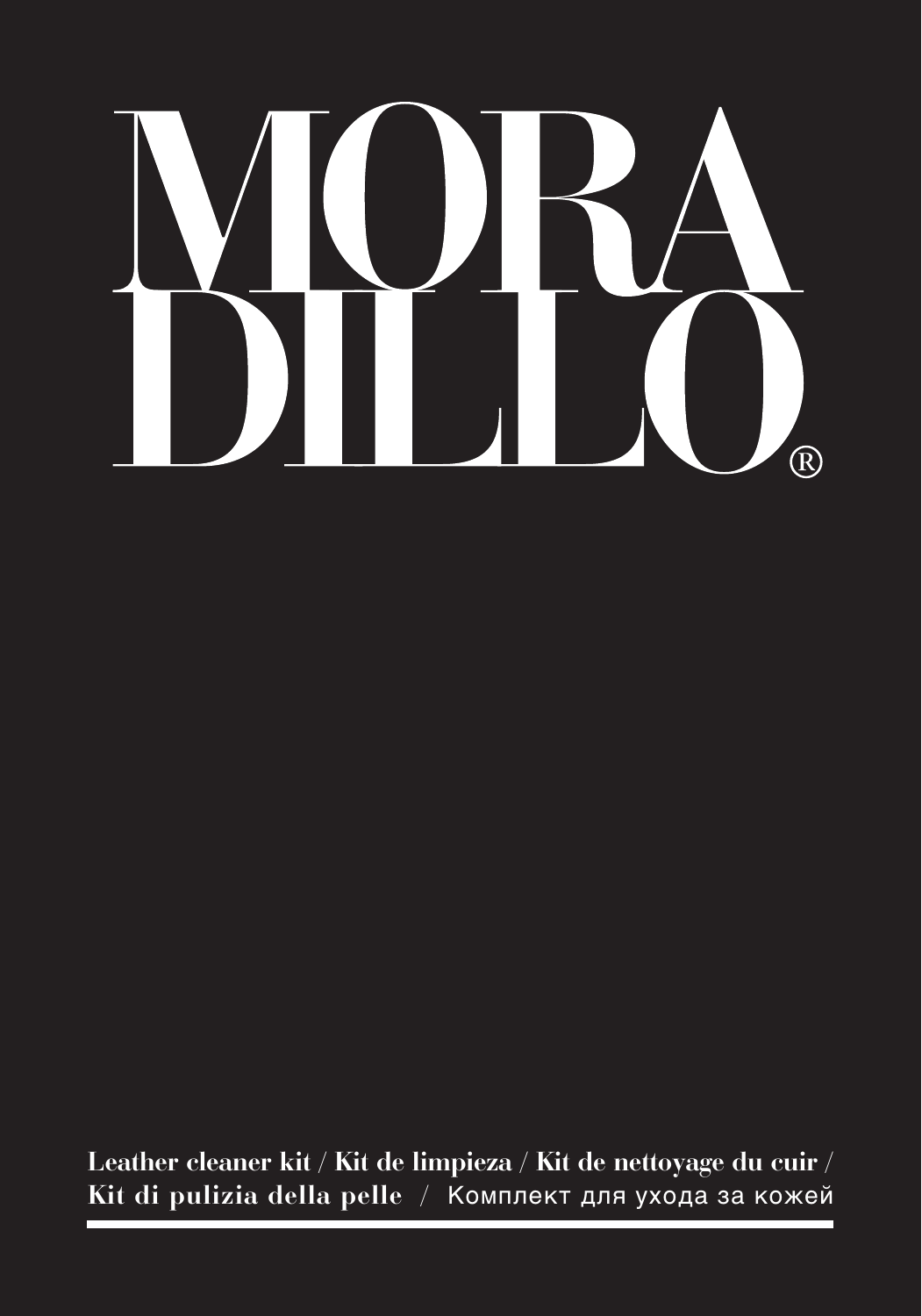### **Leather cleaner kit**



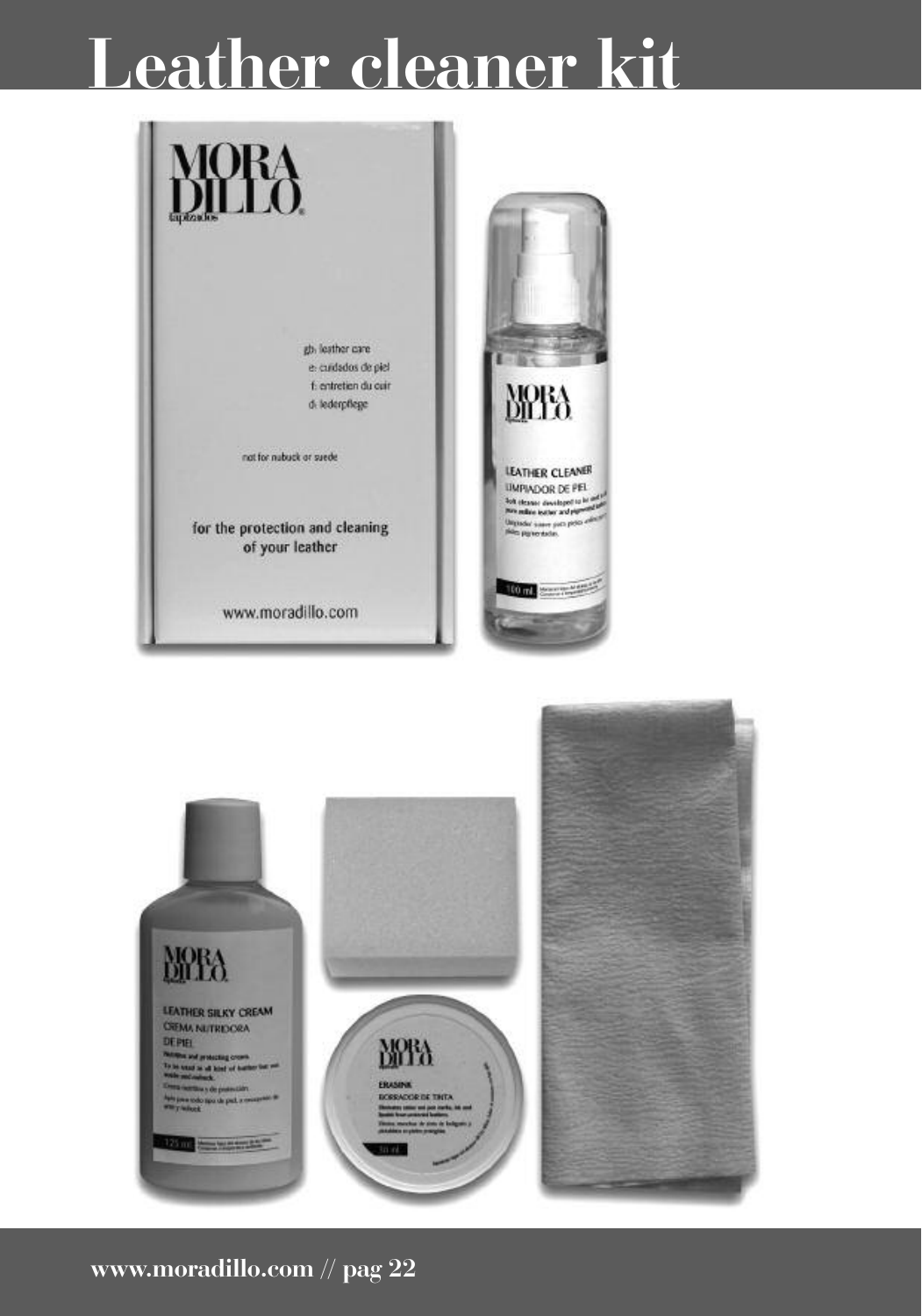# **ENGLISH**

#### **Leather Cleaner**

Leather Cleaner is a soft cleaner, in based solved system, developed to be used in all pure aniline leathers and pigmented leathers. It cleans in an effective way most of the stains and dirt produced because of the daily use, as it cleans the stains produced for water. Before applying the product on the furniture, apply it on some hidden area. Leather Cleaner could remove the colour under the following circumstances.

a / If the leather has not been treated against the lost of colour. In this case the leather will lose colour when touching all kind of liquids. Check it with some rag moistened into water and rub.

b / Due to the high natural absorbent capability of the leather. When applying Leather Cleaner the leather might become darker and thicker. In order to recover its original colour, the leather must be extended and brushed.

#### **PROCEDURE**

- 1. Stir before using it.
- 2. Test the product in some hidden area before using it.
- 3. Apply Leather Cleaner directly on the Leather.
- 4. Distribute with the sponge in circular movements and rub with energy on the areas where the dirt is more intense
- 5. Clean with a white rag the excess of foam and the removed dirt.
- 6. Let Leather Cleaner dry before applying the protecting cream Leather Silky Cream to renew the protecting effect.

Keep it away from children. Store it at room temperature.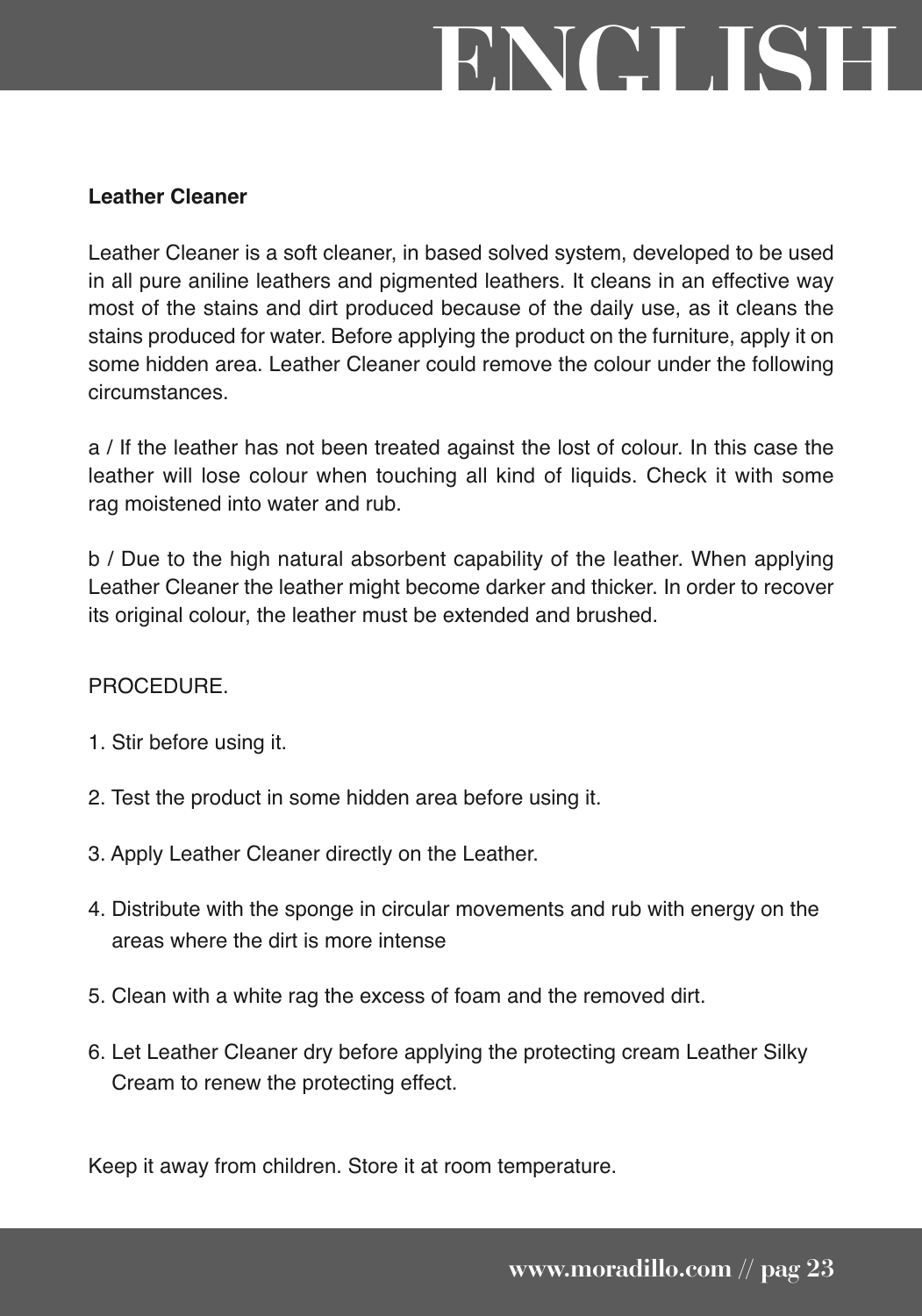Leather Silky Cream is a nutritive and protecting cream diluted in a water solution. It can be used on all kind of leathers but suede and nubuck. It provides an excellent protection against oil, water and alcohol stains and it's very helpful against the dirt that settles on leathers daily. It keeps the leather beautiful and soft provided that it's used along with Leather Cleaner. It prevents the leather from drying also.

It's recommended cleaning and protecting your tapestries every six months. When the furniture is often used maintenance should be every three months.

#### **PROCEDURE**

1. Test the product in some hidden area before using it.

2. Pour some Leather Silky Cream on a soft and clean rag and apply on the leather surface smoothly with circular movements, applying a bigger quantity of product on the most wore out zones such as seats, arms and backs in arm chairs.

#### 3. Let dry.

4. Rub the leather with a smooth rag in order to provide it brightness and to end the treatment.

Keep it away from clidren. Store it at room temperature.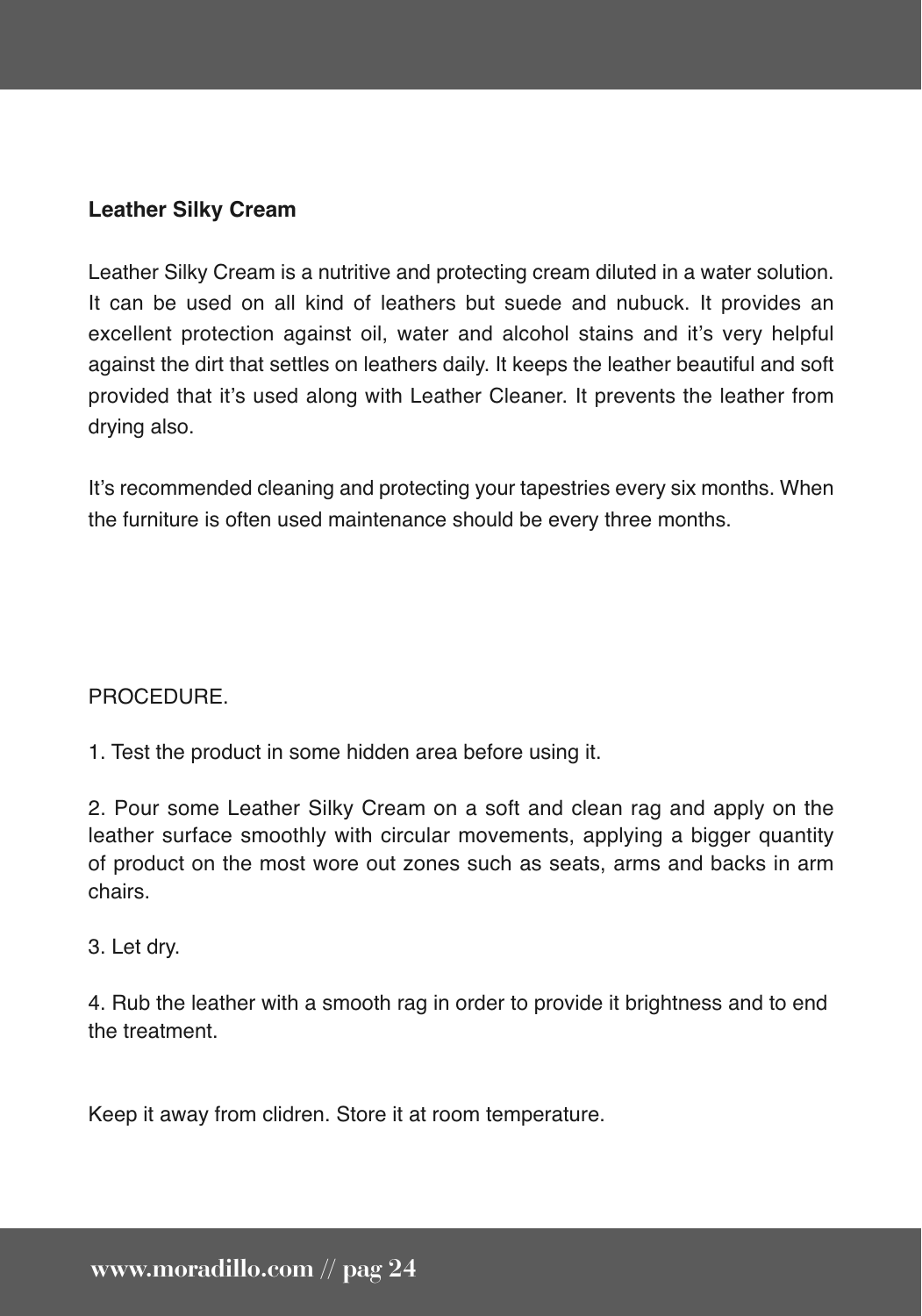# **ENGLISH**

#### **Erasink.**

Erasink eliminates stains and pen marks, ink and lipstick from smooth leather. Erasink is not valid for suede leather or nubuck leather.

#### **PROCEDURE**

- 1. Pre-test on a concealed area of your sofa
- 2. Apply Erasink with a smooth cloth to the stain and let it work for 2 minutes.
- 3. Wipe off Erasink with a soft dry cloth.
- 4. Clean with Leather Cleaner with a smooth dry cloth.

5. Apply Leather Silky Cream, rubbing the leather gently with circular movements, then let it dry and rub smoothly with soft cloth.

Avoid contact with eyes. Keep out of the reach of children.

Place an order at **www.moradillo.com**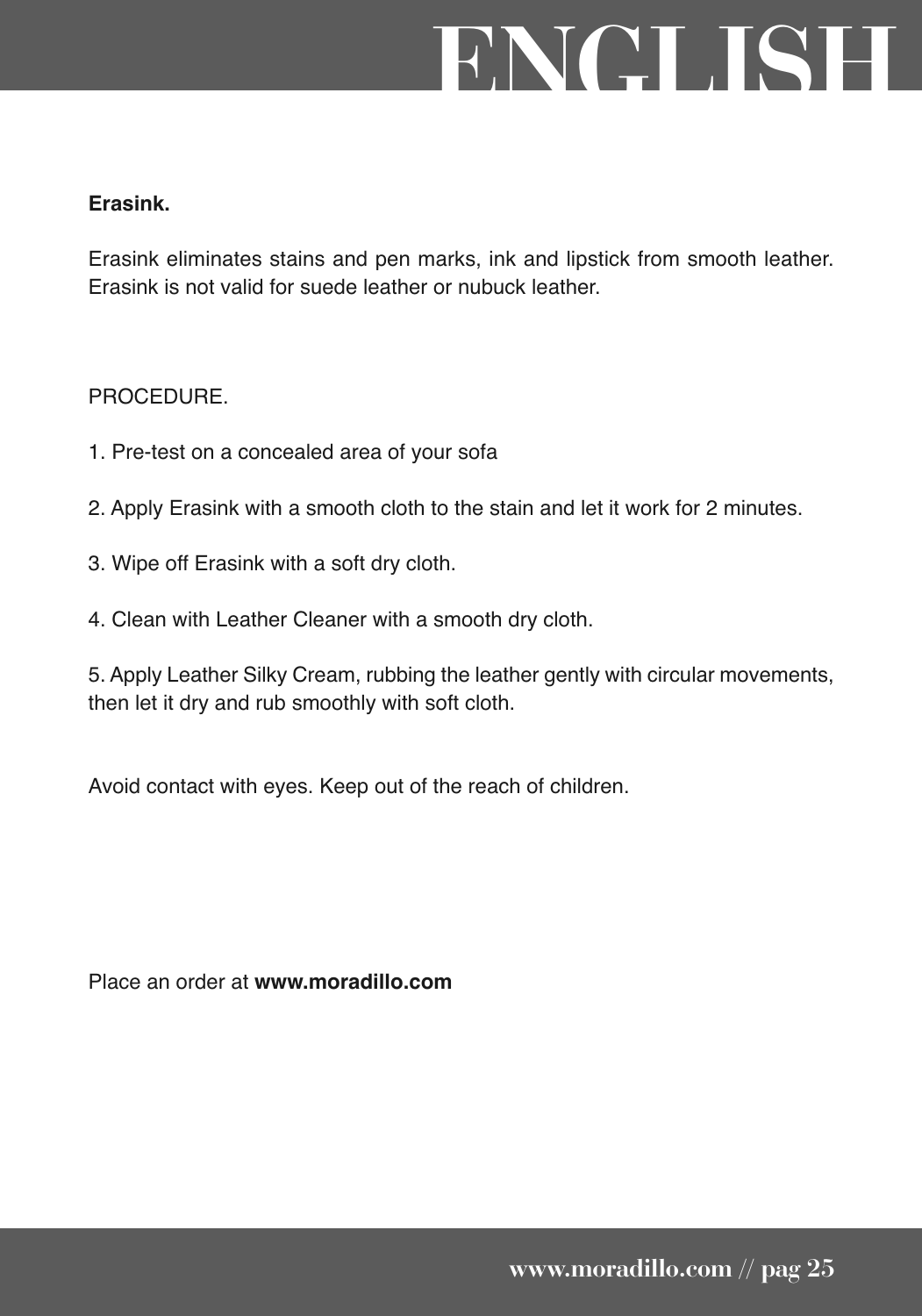### **Kit de limpieza de la piel**



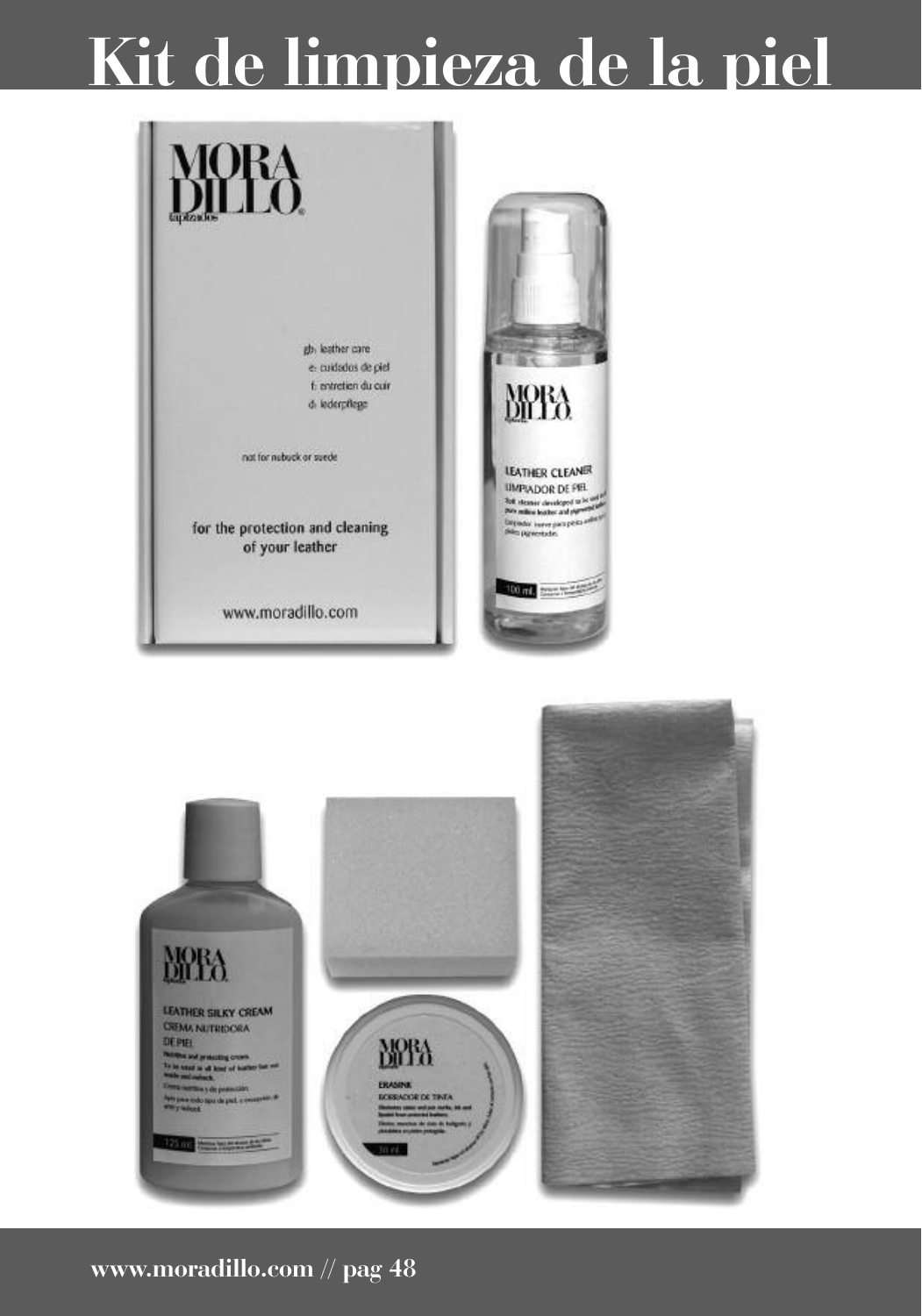# **ESPAÑOL**

#### **Leather Cleaner**

Leather Cleaner es un limpiador suave, en base a una solución acuosa que puede ser utilizado en todas las pieles anilina pura y en las pieles pigmentadas. Limpia eficazmente la mayoría de las manchas y la suciedad debidas al uso, así como las manchas debidas al agua. Antes de utilizar el producto en el mueble, aplíquelo en un area poco visible. Leather Cleaner podría quitar el color en las siguientes circustancias:

a / Si la piel no ha sido tratada contra la pérdida de color. En este caso la piel perderá color cuando se ponga en contacto con todo tipo de líquidos. Comprobar con trapo humedecido con agua y frotar.

b / Por la naturaleza absorvente de la piel. Al aplicar Leather Cleaner puede oscurecer la piel y apelmazarse. Para recuperar su color original, debe extender la piel y cepillarla o frotarla.

#### INSTRUCCIONES DE USO

- 1. Agitar antes de usar.
- 2. Testar el producto en un área poco visible.
- 3. Aplicar Leather Cleaner directamente a la piel.
- 4. Distribuir con la esponja con movimientos circulares y frotar con más fueza en zonas donde la suciedad sea más intensa.

5. Limpiar con un trapo blanco el exceso de espuma y suciedad que se ha eliminado 6. Dejar secar Leather Cleaner antes de aplicar la crema protectora Leather Silky Cream para renovar el efecto protector.

Mantener lejos del alcance de los niños. Conservar a temperatura ambiente.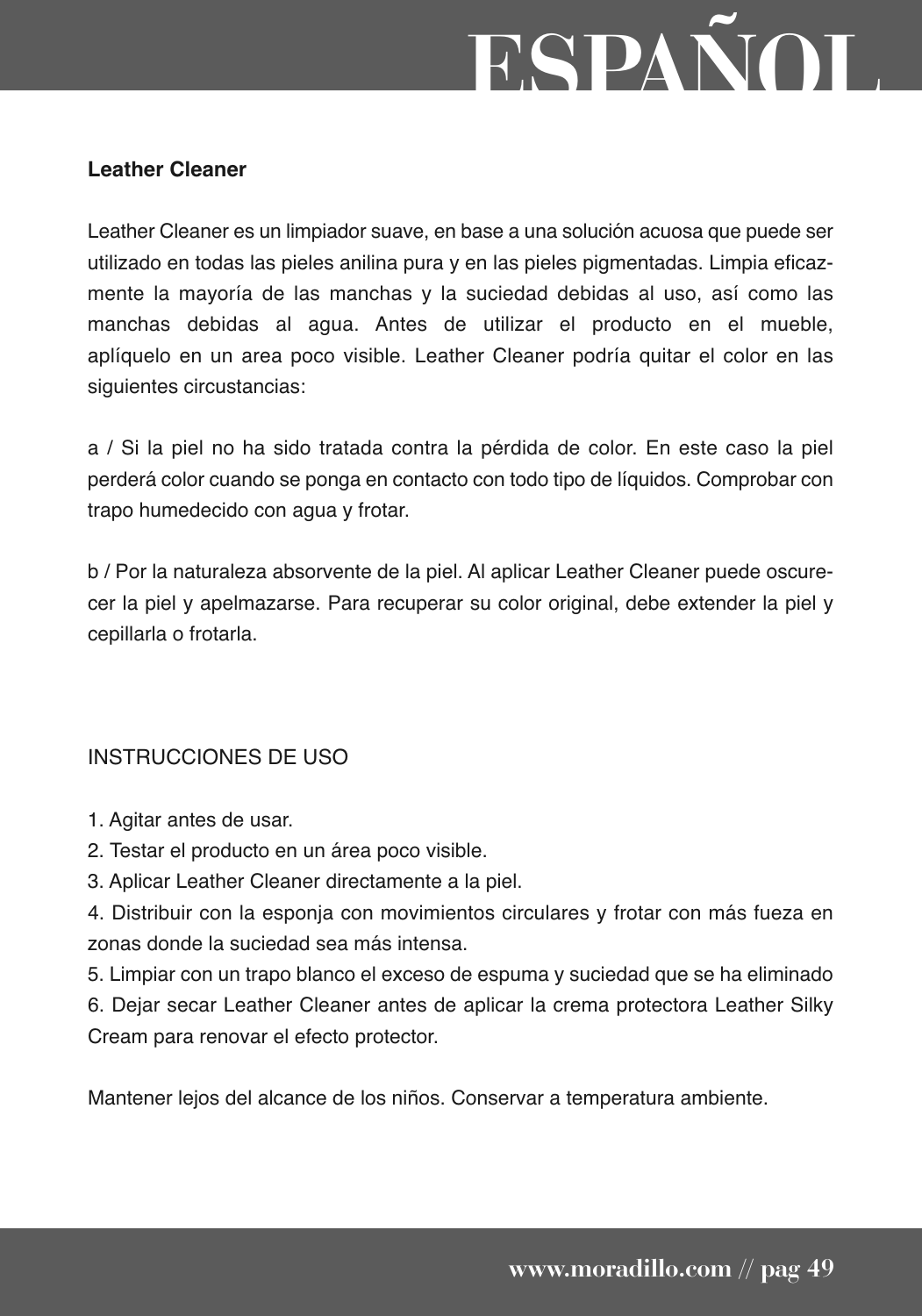Leather Silky Cream es una crema nutritiva y de protección, diluida en solución acuosa. Es apta para todo tipo de piel, a excepción del ante y nobuck. Proporciona una excelente protección contra las manchas de aceite, agua y alcohol y es de gran ayuda contra la suciedad que se deposita diariamente. Conserva la piel bonita y suave siempre que se utilice conjuntamente con Leather Cleaner. Evita además que la piel se reseque.

Se recomienda limpiar y proteger sus tapizados cada seis meses. En caso de muebles muy utilizados realizar el mantenimiento cada tres meses.

#### INSTRUCCIONES DE USO

1. Testar el producto en un área poco visible antes del uso.

2. Verter un poco de Leather Silky Cream sobre un trapo suave y limpio y aplicar en la superficie de la piel suavemente con movimientos circulares, siendo especialmente generoso en las zonas de más desgaste, como asientos, brazos y respaldos.

3. Dejar secar.

4. Pasar un trapo suave sobre la piel para darle viveza y terminar el tratamiento.

Mantener lejos del alcance de los niños. Conservar a temperatura ambiente.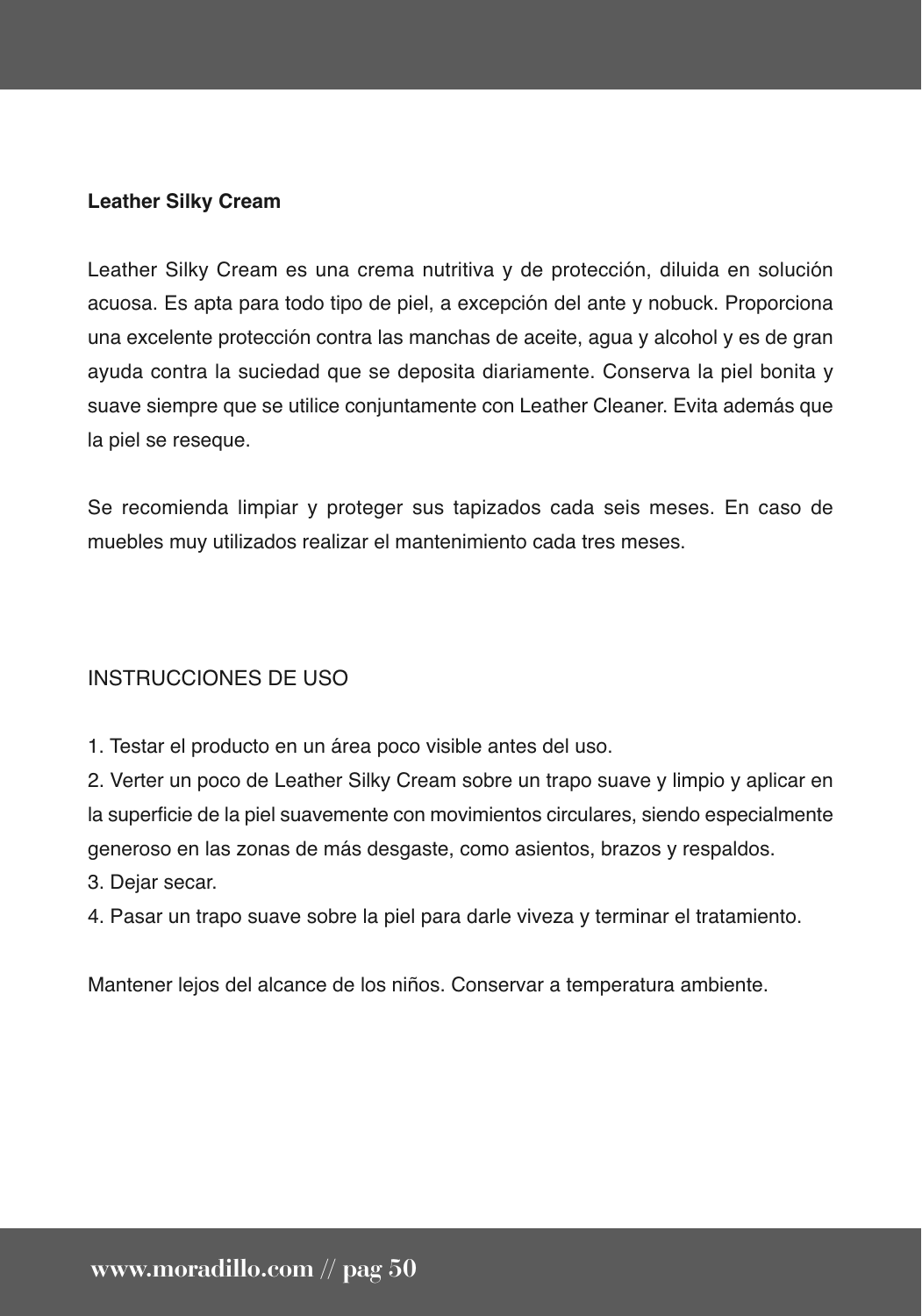# **ESPAÑOL**

#### **Erasink**

Erasink elimina manchas, tinta de bolígrafo y pintalabios en pieles protegidas. No es válido para ante y nobuck.

#### INSTRUCCIONES DE USO

- 1. Testar en una zona poco visible del sofá.
- 2. Aplicar Erasink con un trapo suave en la mancha y dejar actuar durante 2 minutos.
- 3. Frotar suavemente la mancha hasta limpiarla.

4. Aplicar Leather Silky Cream generosamente con un trapo suave y movimientos circulares, dejar secar y frotar posteriormente para darle viveza a la piel.

Evite el contacto con los ojos. Mantener lejos del alcance de los niños.

Para realizar su pedido: **www.moradillo.com**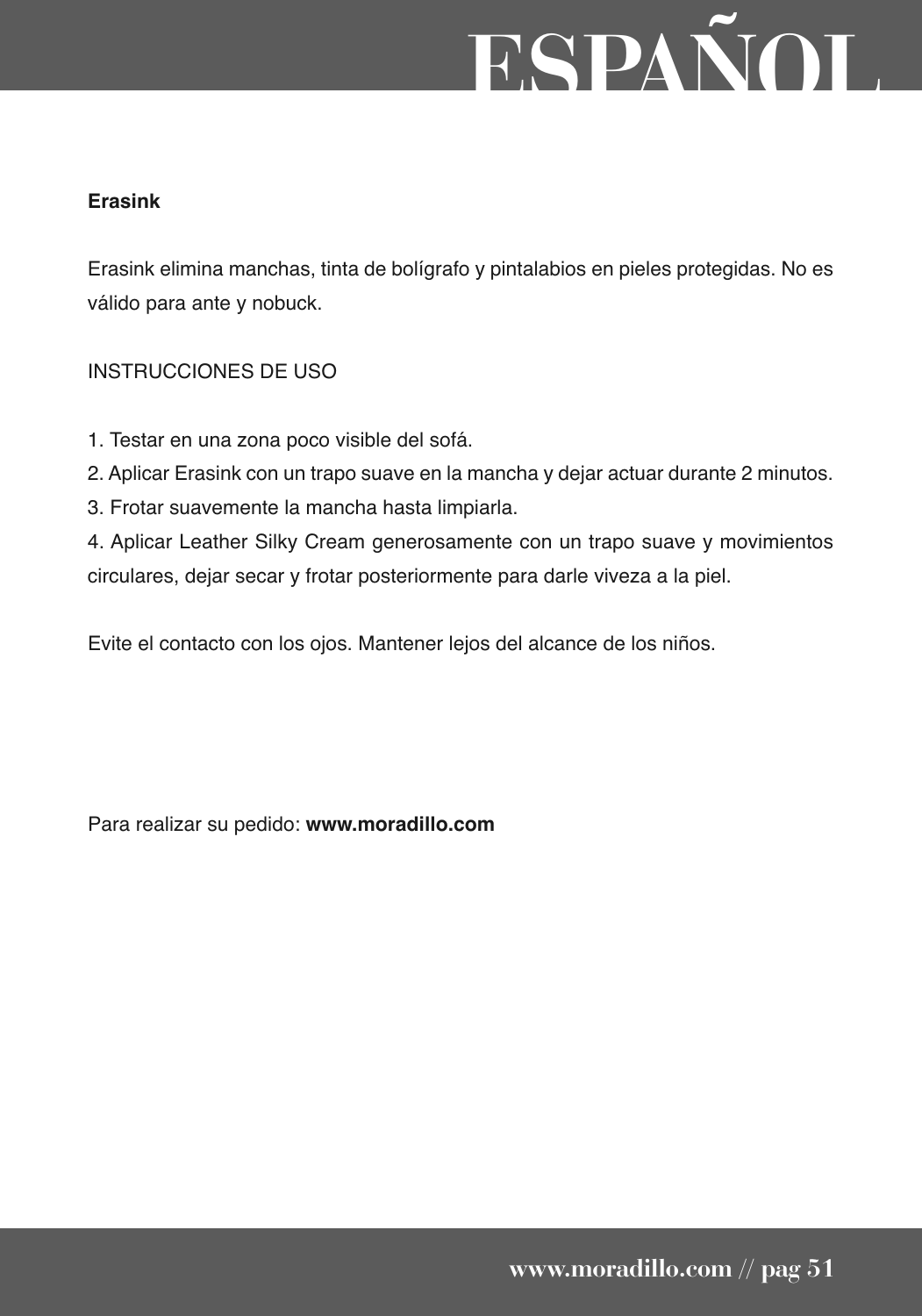### **Kit de nettoyage du cuir**



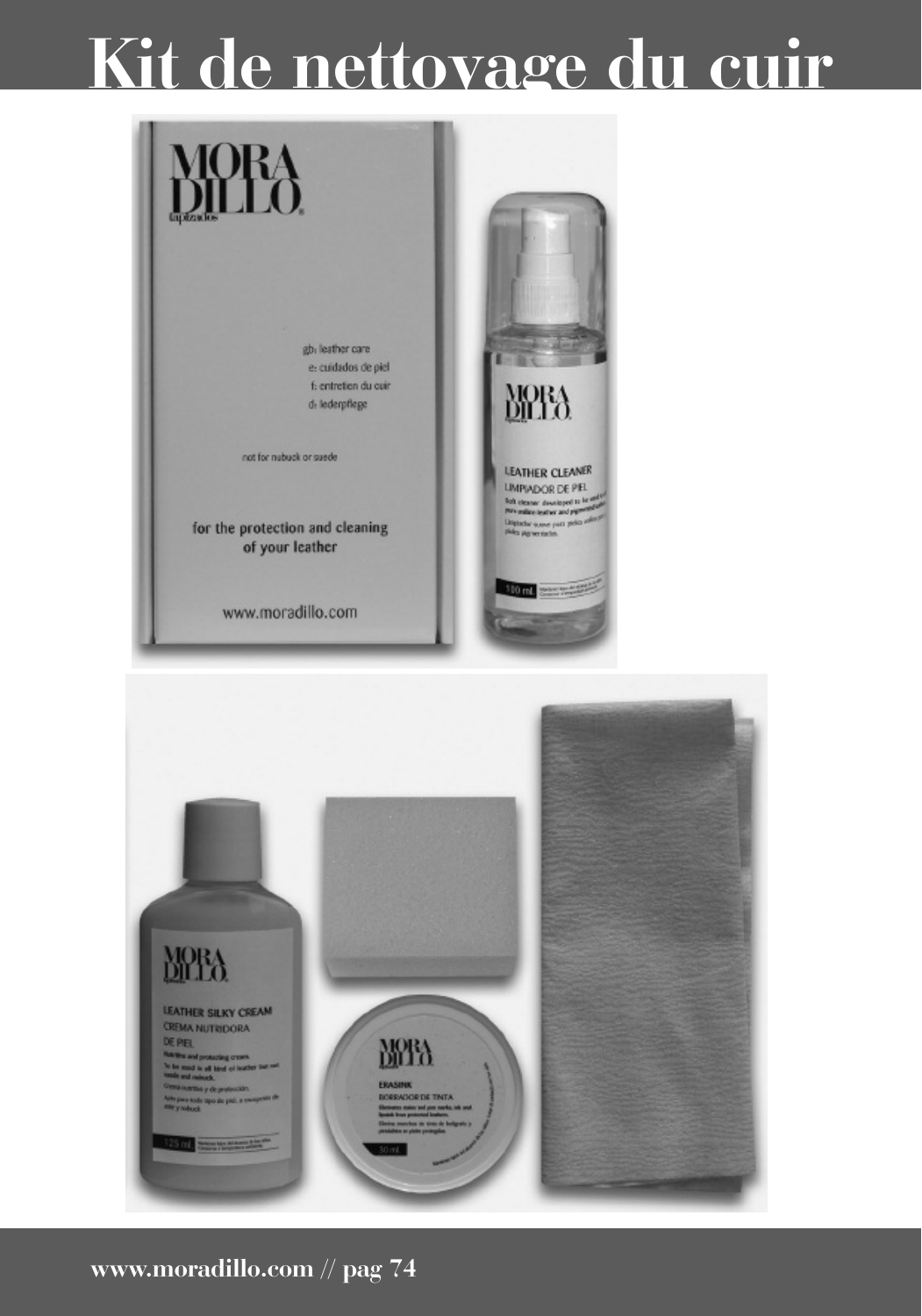## **FRANCAIS**

#### **Leather Cleaner**

« Leather Cleaner » est un nettoyeur doux à base aqueuse que l'on emploi sur tous les cuirs en aniline pure et sur ceux pigmentés. Il nettoie d'une façon efficace la plupart des taches et la saleté de l'usage commun ainsi que celles que cause l'eau. Avant l'utilisation du produit sur le meuble on conseille faire une petite application à un endroit peu visible. Leather Cleaner pourrait altérer la couleur dans les circonstances suivantes:

a / Si le cuir n'a pas été traité préalablement contre la décoloration. Dans ce cas le cuir va perdre la couleur dès qu'il entrera en contact avec un liquide quelconque. Vérifier en frottant avec un chiffon humecté avec de l'eau.

b / En raison de la capacité naturelle d'absorption du cuir. Dans ce cas, lors de l'application de Leather Cleaner il peut devenir plus foncé et épais. Pour récupérer la tonalité originale on doit étendre le cuir et bien brosser ou frotter.

#### MODE D´EMPLOI:

- 1. Agiter avant l'usage
- 2. Essayer le produit sur un endroit peu visible avant l'usage
- 3. Appliquer Leather Cleaner directement sur le cuir
- 4. Répartir avec l'éponge par des mouvements circulaires et frotter plus énergiquement aux endroits où la saleté et plus remarquable
- 5. Nettoyer avec un chiffon blanc l'excès d'écume et la saleté que l'on vient d'enlever
- 6. Laisser sécher Leather Cleaner avant l'application de la crème protectrice Leather Silky Cream pour rénover l'effet de protection

Tenir hors de la portée des enfants. Conserver à température ambiante.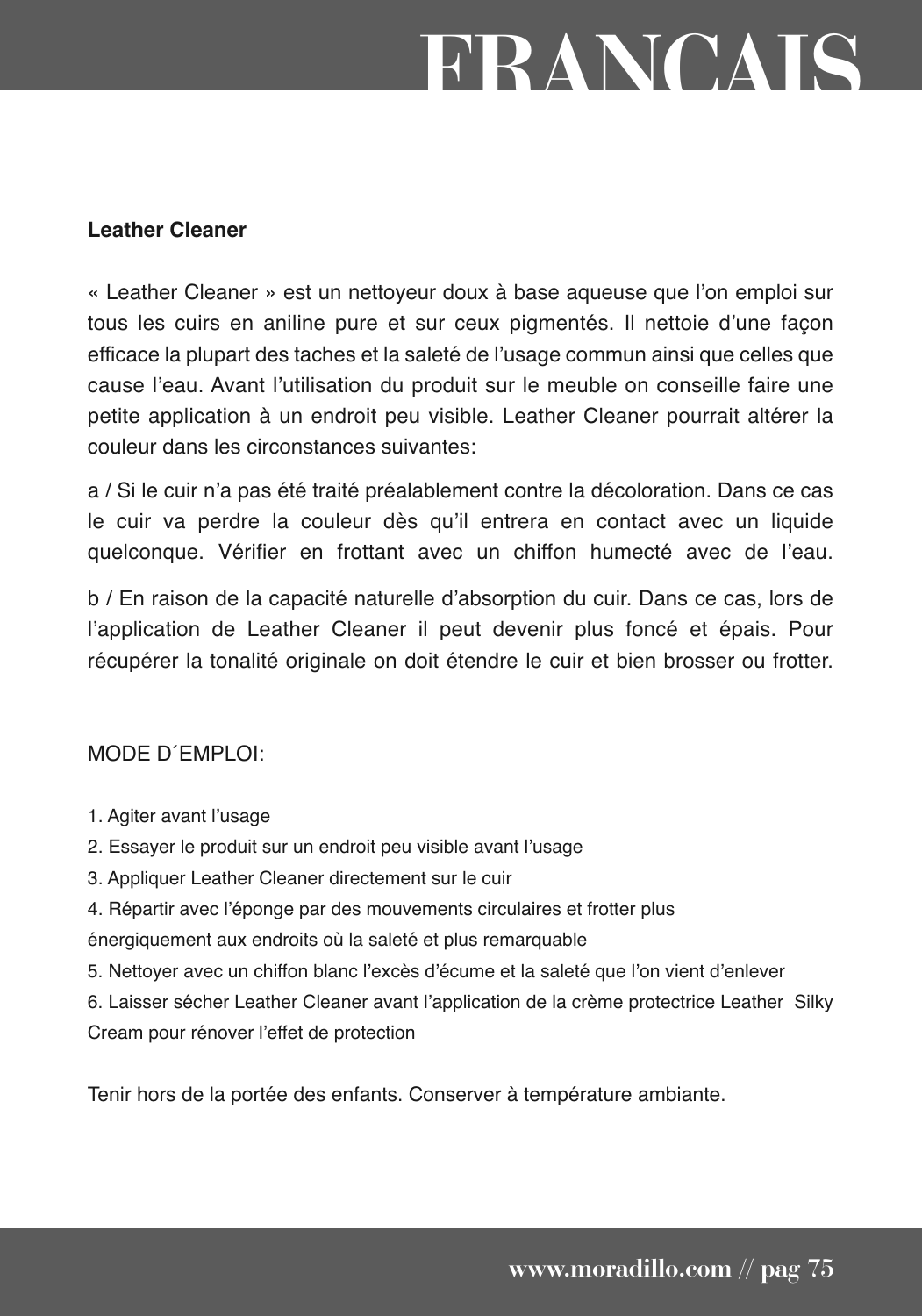« Leather Silky Cream » est une crème nutritive et protectrice formulée dans un milieu aqueux, apte pour tous les cuirs excepté le velours et le nubuck. Confère une excellente protection contre les taches d'huile, d'eau et d'alcool et combat la saleté que l'usage quotidien origine. Maintien l'apparence belle et douce du cuir lors de l'usage combiné avec Leather Cleaner et en plus empêche son desséchement.

On conseille nettoyer et protéger les tapisseries chaque six mois. Pour le mobilier que l'on emploi souvent, l'entretien doit se réaliser chaque trois mois.

#### MODE D´EMPLOI:

1. Essayer le produit sur un endroit peu visible avant l'usage

2. Verser un peu de Leather Silky Cream sur un chiffon mou et propre et appliquer sur le cuir avec des mouvements doux et circulaires mais spécialement généreux aux endroits plus abimés comme sièges, bras et dossiers des fauteuils

3. Laisser sécher

4. Passer un chiffon doux sur le cuir pour revivre la couleur et finir le procès

Tenir hors de la portée des enfants. Conserver à température ambiante.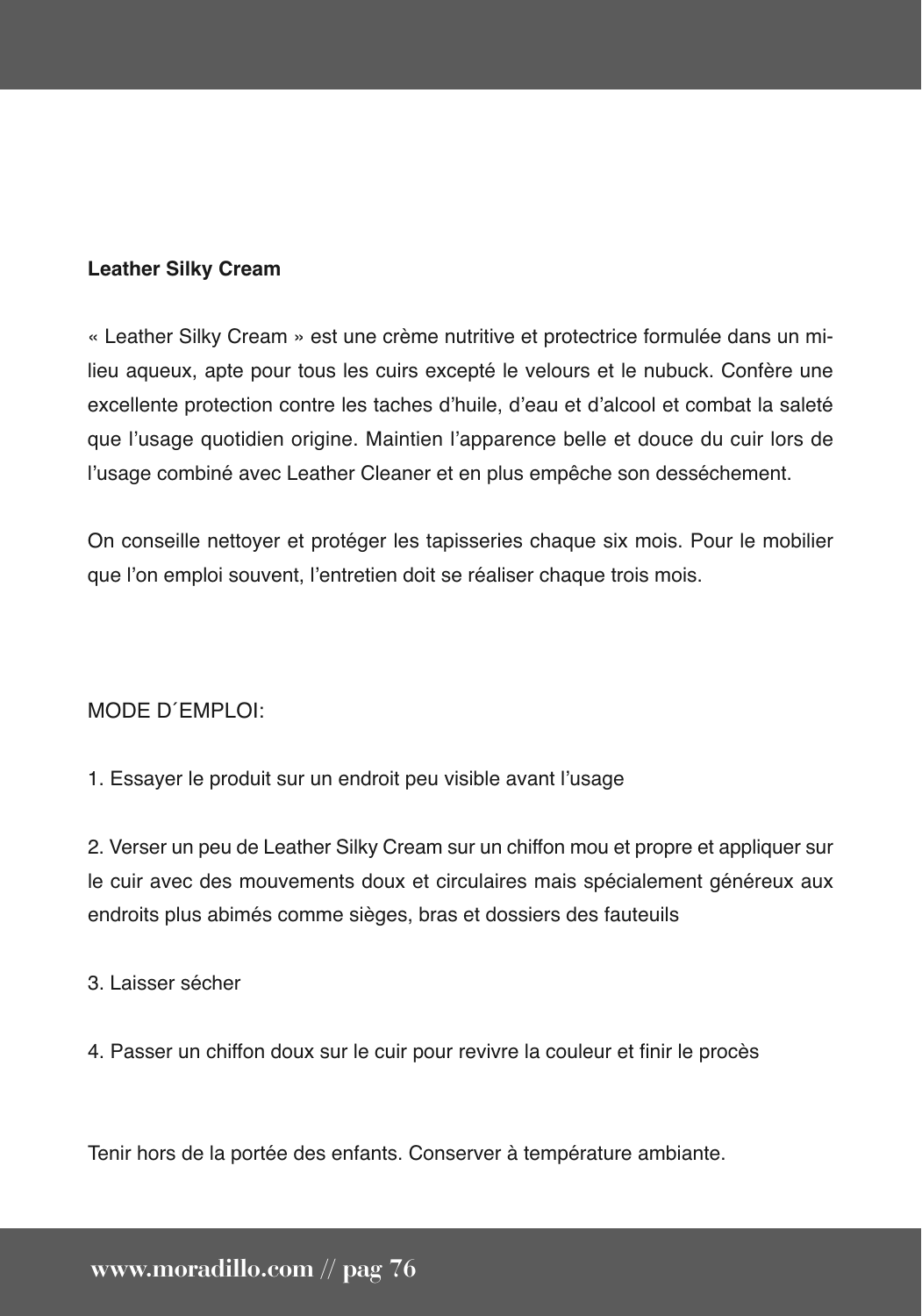### **FRANCAIS**

#### **Erasink**

Enlève les taches, l'encre du stylo ou du rouge à lèvres sur les cuirs protégés. Non valable pour le velours ni le nubuck

#### MODE D´EMPLOI:

- 1. Essayer le produit sur un endroit peu visible du sofa
- 2. Appliquer Erasink avec un chiffon doux sur la tache et laissez agir 2 minutes
- 3. Frotter doucement jusqu'à enlever la tache
- 4. Ensuit nettoyer avec Leather Cleaner
- 5. Appliquer Leather Silky Cream avec un chiffon doux et des mouvements circulaires
- 6. Laisser sécher et passer un chiffon propre pour revivre la couleur

Eviter le contact avec les yeux. Tenir hors de la portée des enfants.

Veuillez faire un commande sur www.moradillo.com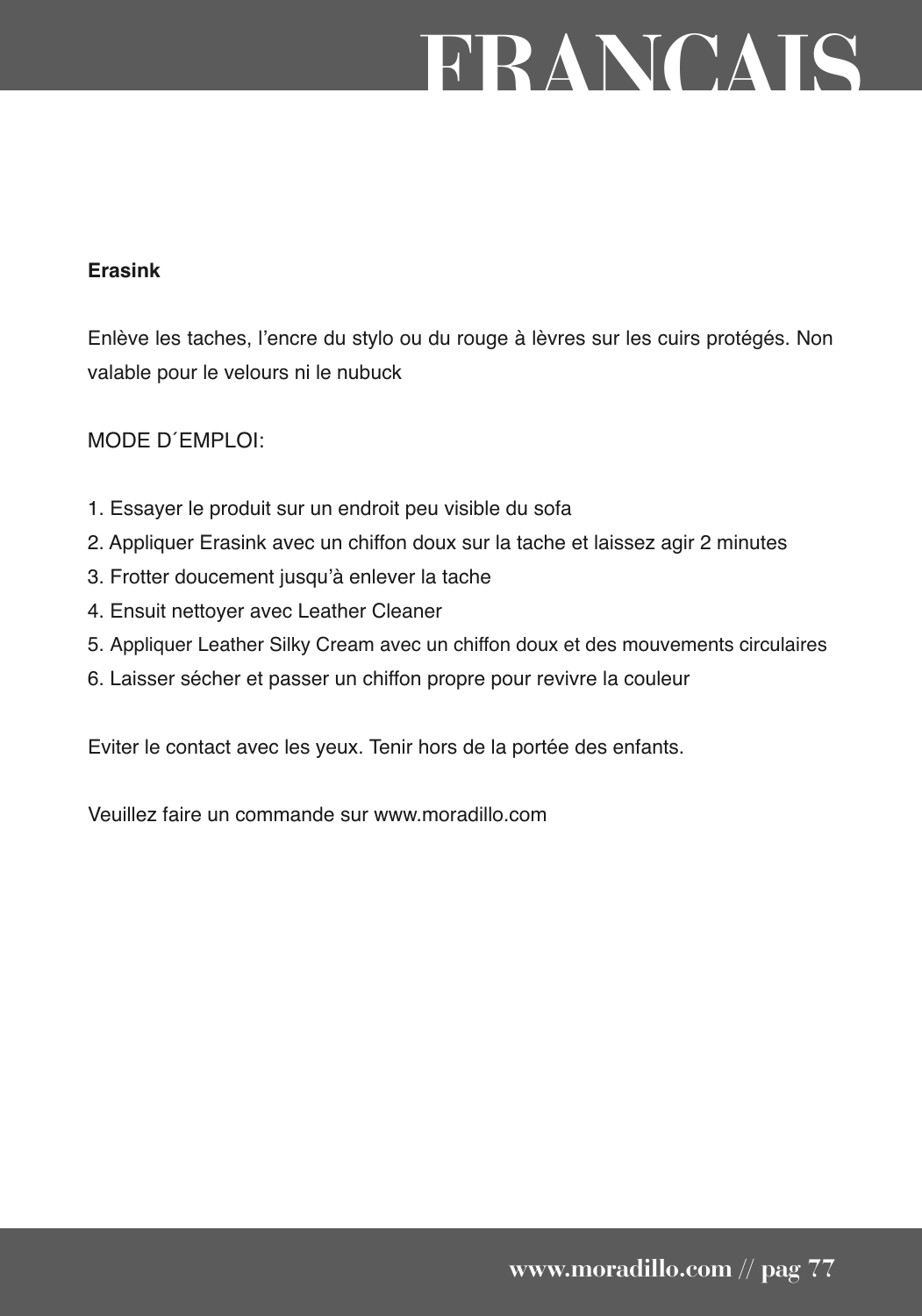### **Kit di pulizia della pelle**



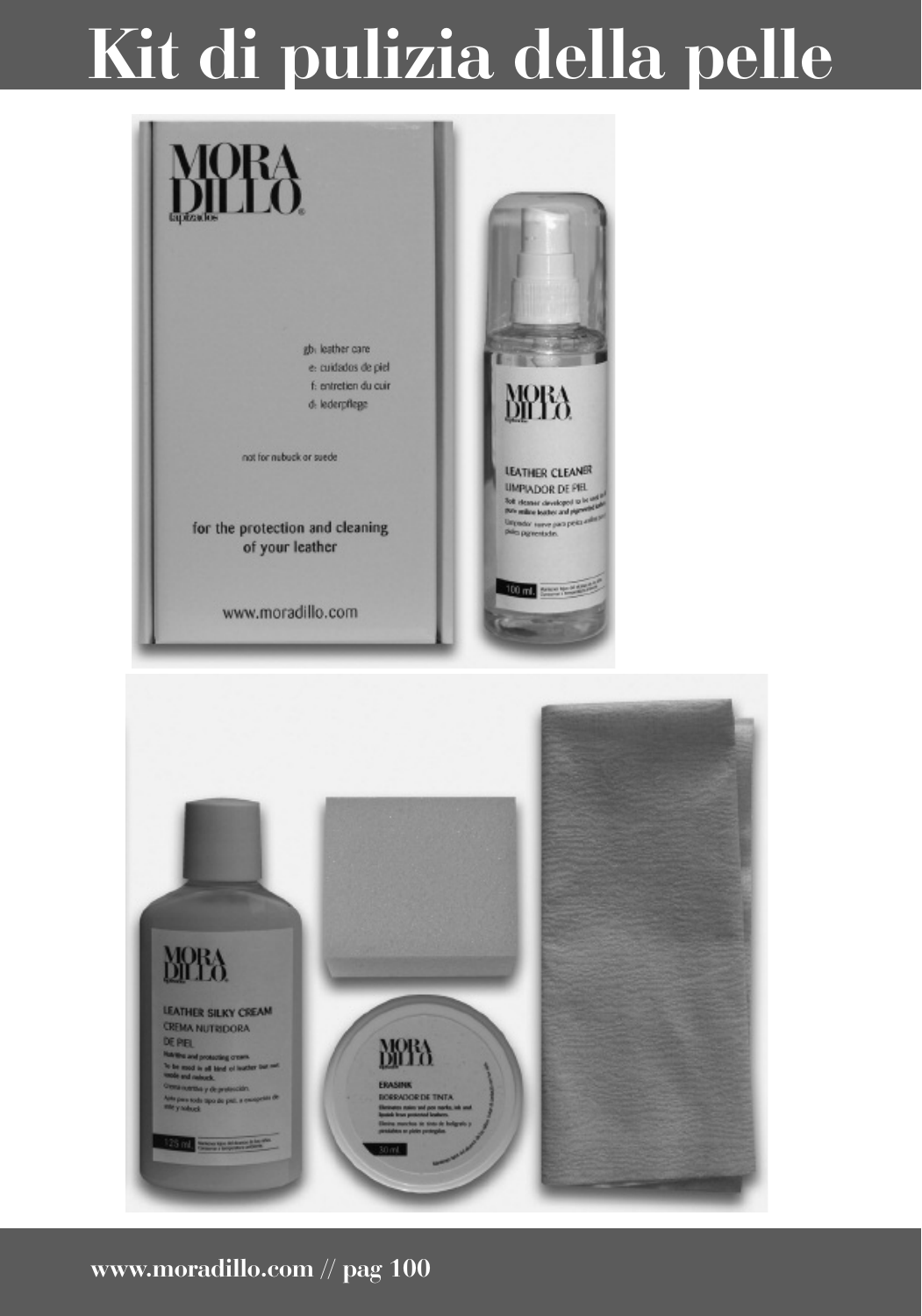#### **Leather Cleaner**

Lealner Cleaner è un detergente delicato, a base di una soluzione acquosa, che può essere utilizzato su tutte le pelli aniline pure e su pelli pigmentate. Deterge in modo efficace la maggior parte delle macchie e la sporcizia dovuta all'uso, così come le macchie d'acqua. Prima di utilizzare il prodotto sul mobile applicarlo su una zona poco visibile. Leather Cleaner potrebbe togliere il colore nei casi seguenti:

a / Se la pelle non è stata trattata contro la perdita di colore. In questo caso la pelle perderà il colore quando messa a contatto con qualsiasi tipo di liquido. Verificare con uno straccio inumidito con dell'acqua e strofinare.

b / Data la natura della pelle molto assorbente. L'applicazione di Leather Cleaner può scurire e infeltrire la pelle. Per recuperare il suo colore originario, stirare la pelle e spazzolarla o strofinarla.

#### ISTRUZIONI D´USO

- 1. Agitare prima di usare.
- 2. Provare il prodotto su un'area poco visibile prima di utilizzare.
- 3. Applicare Leather Cleaner direttamente sulla pelle.

4. Stendere con una spugna con movimenti circolari e strofinare con più forza in zone nelle quali la sporcizia sia più intensa.

5. Rimuovere con uno straccio bianco l'eccesso di schiuma e di sporcizia che è stato eliminato.

6. Lasciar asciugare Leather Cleaner prima di applicare la crema protettiva Leather Cream per rinnovare l'effetto protettore.

Tenere fuori dalla portata dei bambini. Mantenere a temperatura ambiente.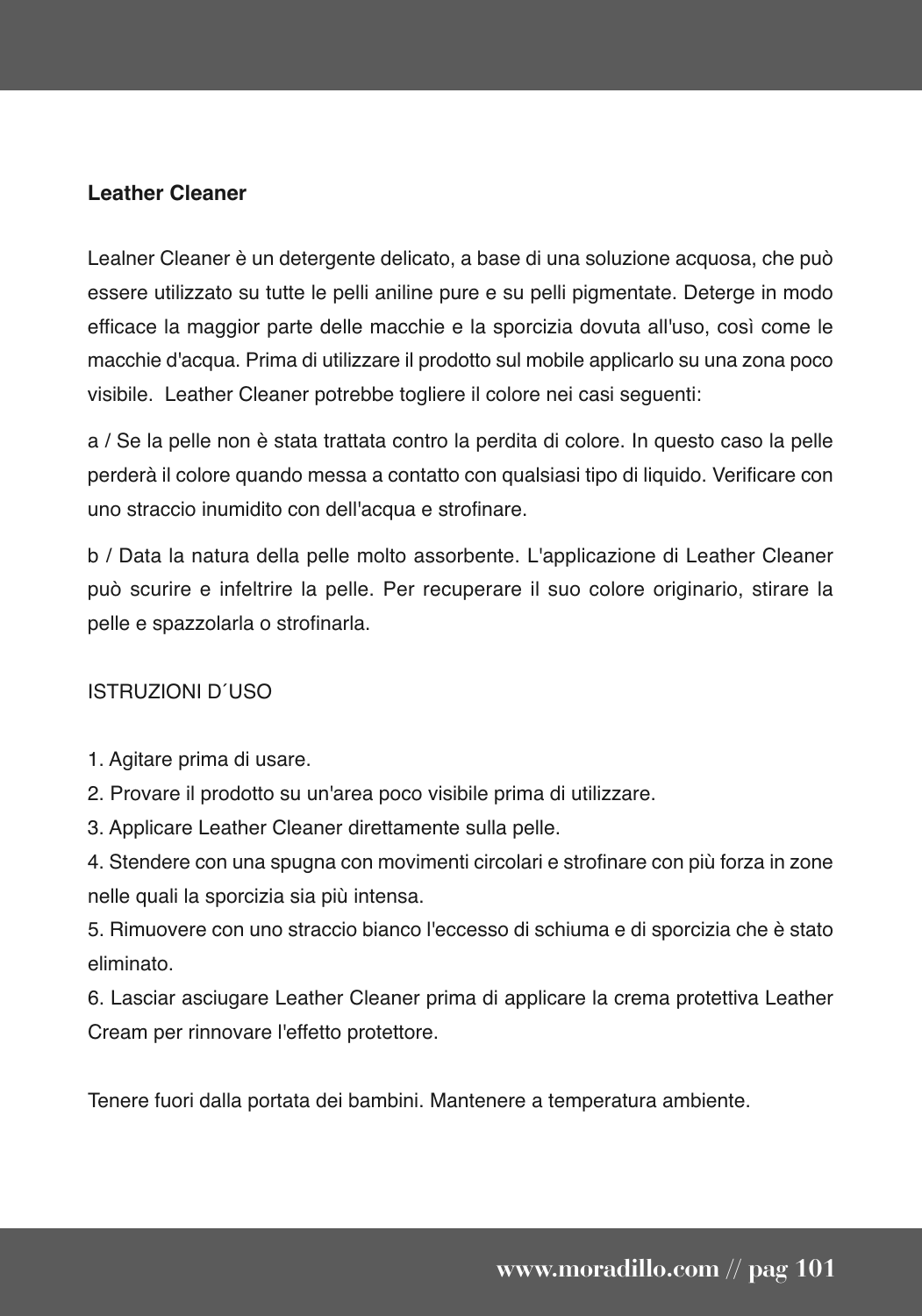Leather Silky Cream è una crema nutritiva e protettiva, diluita in soluzione acquosa. È adatta a qualsiasi tipo di pelle, eccetto camoscio e nobuck. Conferisce un'eccellente protezione contro le macchie d'olio, d'acqua e di alcool e contro la sporcizia che si deposita giorno a giorno. Conserva l'aspetto e la morbidezza della pelle se utilizzata con Leather Cleaner, ed evita che la pelle si secchi.

Si raccomanda di pulire e proteggere le tappezzerie ogni sei mesi. In caso di mobili soggetti a un uso intenso, realizzare la manutenzione ogni tre mesi.

#### ISTRUZIONI D´USO

1. Provare il prodotto su un'area poco visibile prima di utilizzare.

2. Versare un po' di Leather Silky Cream su uno straccio morbido e pulito ed applicare sulla superficie della pelle dolcemente e realizzando dei movimenti circolari, essendo generosi sulle zone di maggior usura, come sedute, braccioli e schienali delle poltrone o polsini e colli delle giacche.

3. Lasciar asciugare.

4. Passare un panno morbido sulla pelle per rivitalizzarla e concludere il trattamento.

Tenere fuori dalla portata dei bambini. Conservare a temperatura ambiente.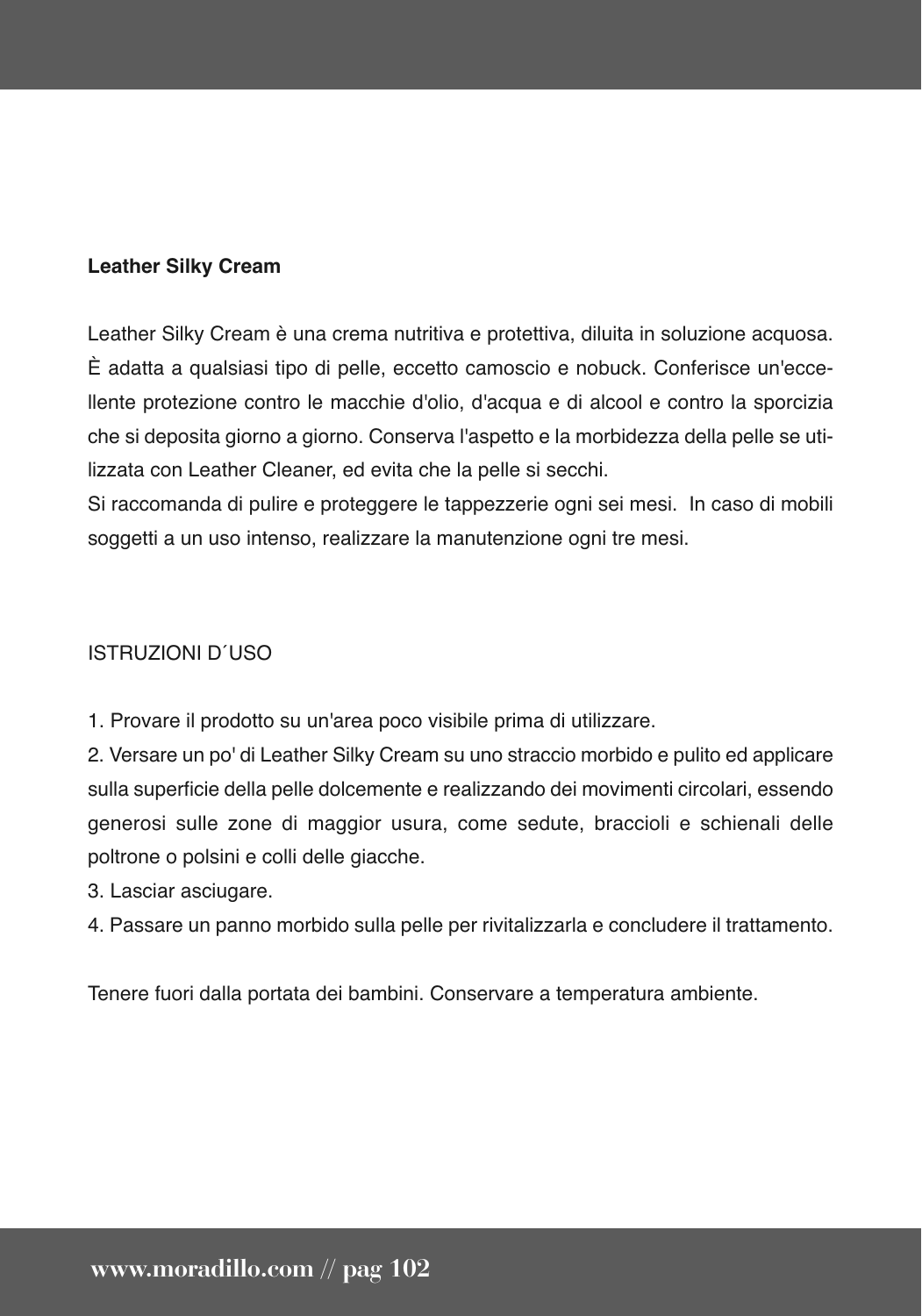#### **Erasink**

Erasink elimina macchie, inchiostro e rossetto su pelli protette. Non valido per camoscio e nobuck.

#### ISTRUZIONI D´USO

- 1. Provare su una zona poco visibile del divano.
- 2. Applicare Erasink con uno straccio morbido sulla macchia e lasciar agire per 2 minuti.
- 3. Strofinare dolcemente la macchia fino a pulirla.
- 4. Una volta applicato e tolto Erasink dal divano, pulire con Leather Cleaner.

5. Applicare Leather Silky Cream generosamente con un panno morbido e realizzando

dei movimenti circolari. Lasciar asciugare e quindi strofinare per ravvivare la pelle.

Evitare il contatto con gli occhi. Tenere fuori dalla portata dei bambini.

Per effettuare un ordine visitare www.moradillo.com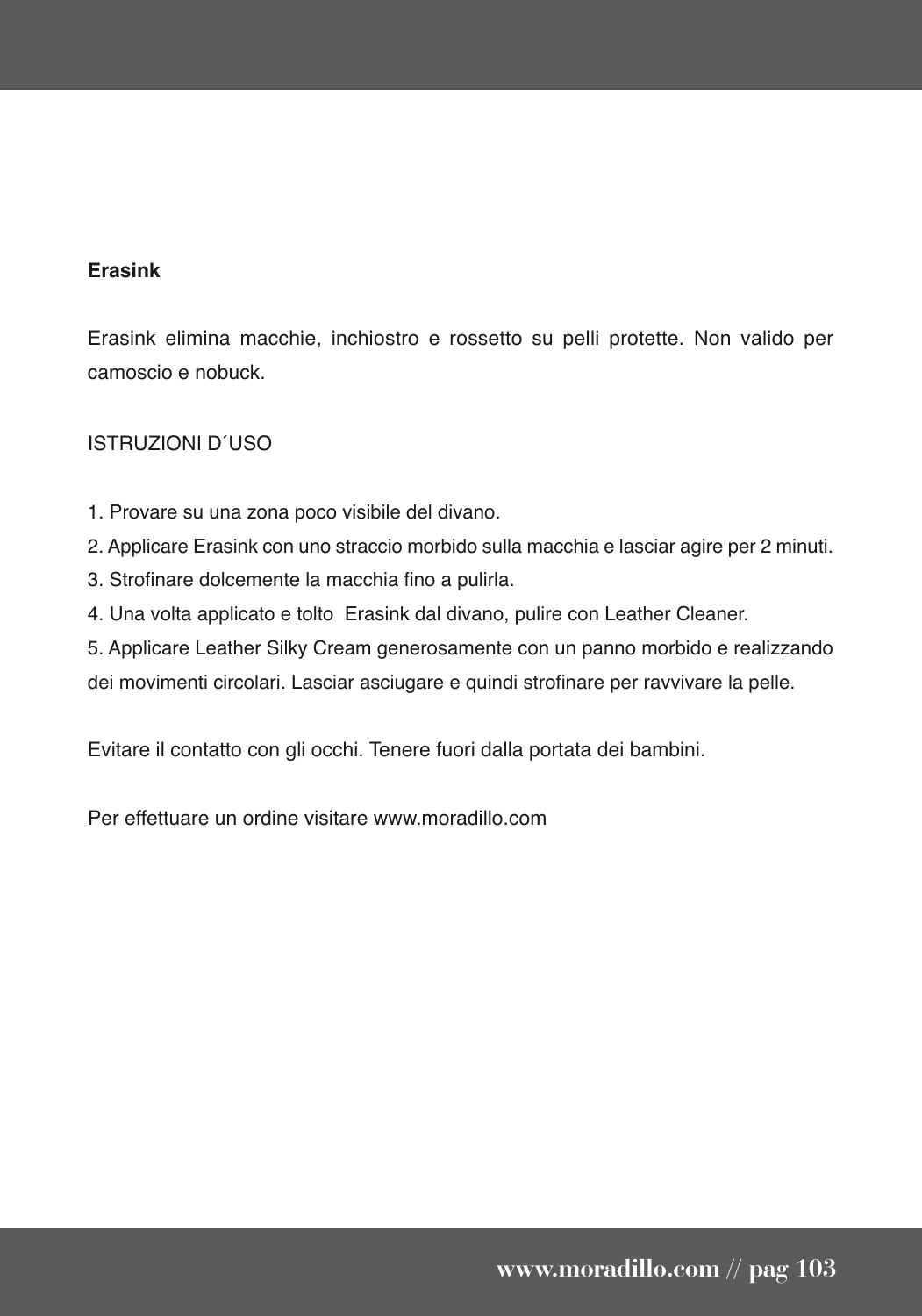### Комплект для ухода за кожей



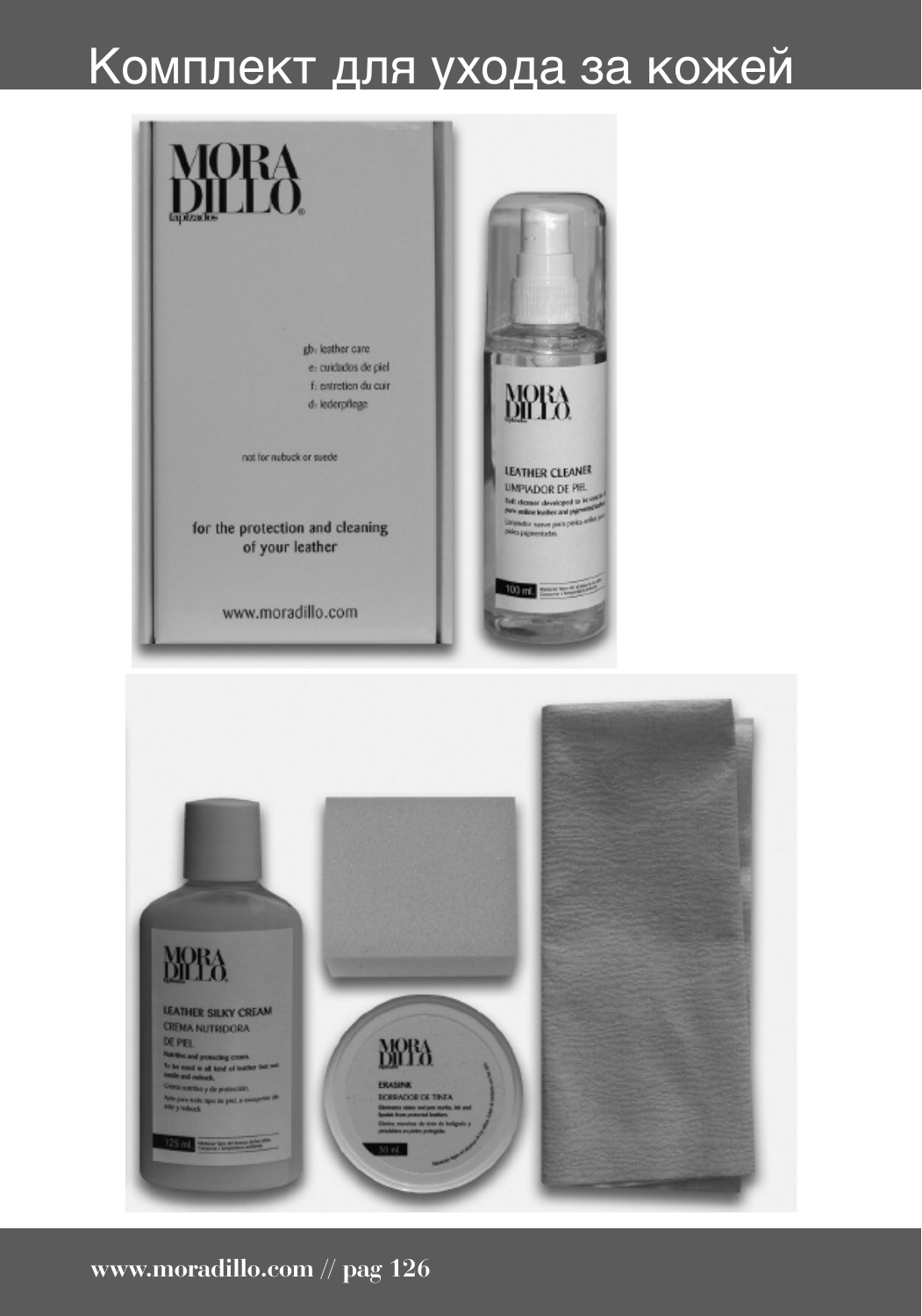# русский

#### **Leather Cleaner**

Leather Cleaner – это мягкий очиститель на базе водного раствора, который можно использовать для чистки кожи с анилиновыми и пигментными красителями. Эффективно удаляет большинство пятен, загрязнения вследствие эксплуатации и пятна от воды. Прежде чем использовать средство на мебели, протестируйте его на незаметном участке кожи. Leather Cleaner может обесцветить кожу в следующих случаях:

a / Если она не прошла специальной обработки. В этом случае кожа теряет цвет при контакте с любого рода жидкостями. Намочите салфетку и потрите поверхность.

b / Если кожа обладает повышенной впитываемостью. При использовании Leather Cleaner она может потемнеть и помяться. Чтобы вернуть первоначальный цвет, нужно натянуть кожу и пройтись щеткой.

#### Инструкции по применению:

- 1. Встряхнуть перед использованием.
- 2. Протестировать продукт на незаметном участке обивки.
- 3. Нанести Leather Cleaner непосредственно на кожу.

4. Распределить круговыми движениями при помощи губки, уделяя особое внимание местам, где загрязнение сильнее.

- 5. Удалить чистой салфеткой излишки пены и загрязнения.
- 6. Дать высохнуть Leather Cleaner, а затем нанести защитный крем Leather Silky

Cream для возобновления защитного эффекта.

Оберегать от детей. Хранить при комнатной температуре.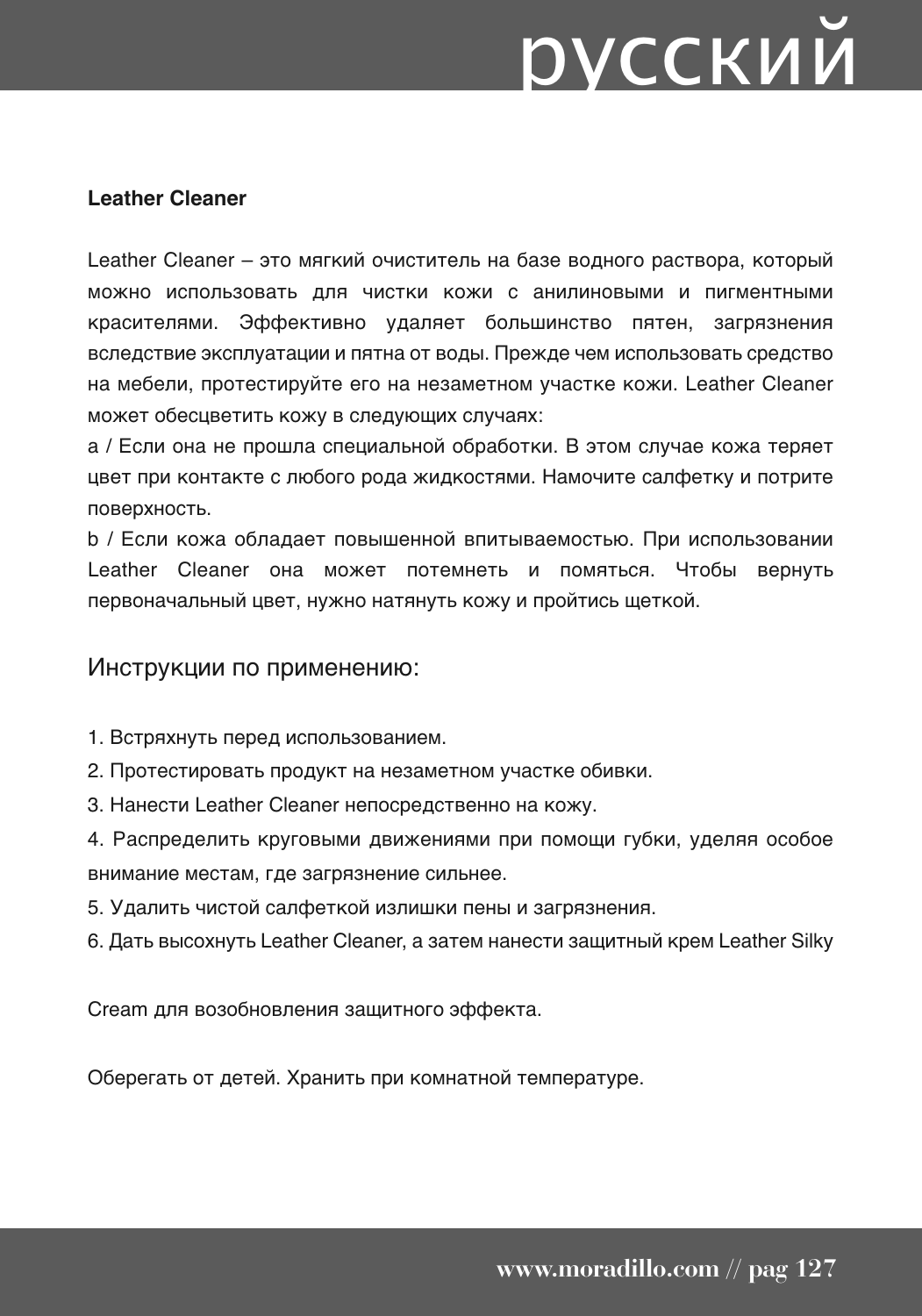Leather Silky Cream – это питательный и защитный крем на основе водного раствора. Подходит для любого типа кожи, кроме замши и нубука. Создает защиту от масла, воды и алкоголя и обладает грязеотталкивающим эффектом. Сохранит кожу красивой и мягкой, если использовать его совместно с Leather Cleaner. Также защищает кожу от пересыхания.

Рекомендуется применять чистящее и защитное средство каждые полгода. Если мебель интенсивно используется, это следует делать раз в три месяца.

#### Инструкции по применению:

1. Протестировать продукт на незаметном участке обивки.

2. Налить немного Leather Silky Cream на чистую мягкую салфетку и круговыми движениями нанести на поверхность, уделяя особое внимание самым используемым зонам: сиденьям, подлокотникам и спинкам мебели или манжетам и воротникам куртки.

3. Дать высохнуть.

4. Протереть кожу мягкой салфеткой, чтобы придать ей блеск и завершить обработку.

Оберегать от детей. Хранить при комнатной температуре.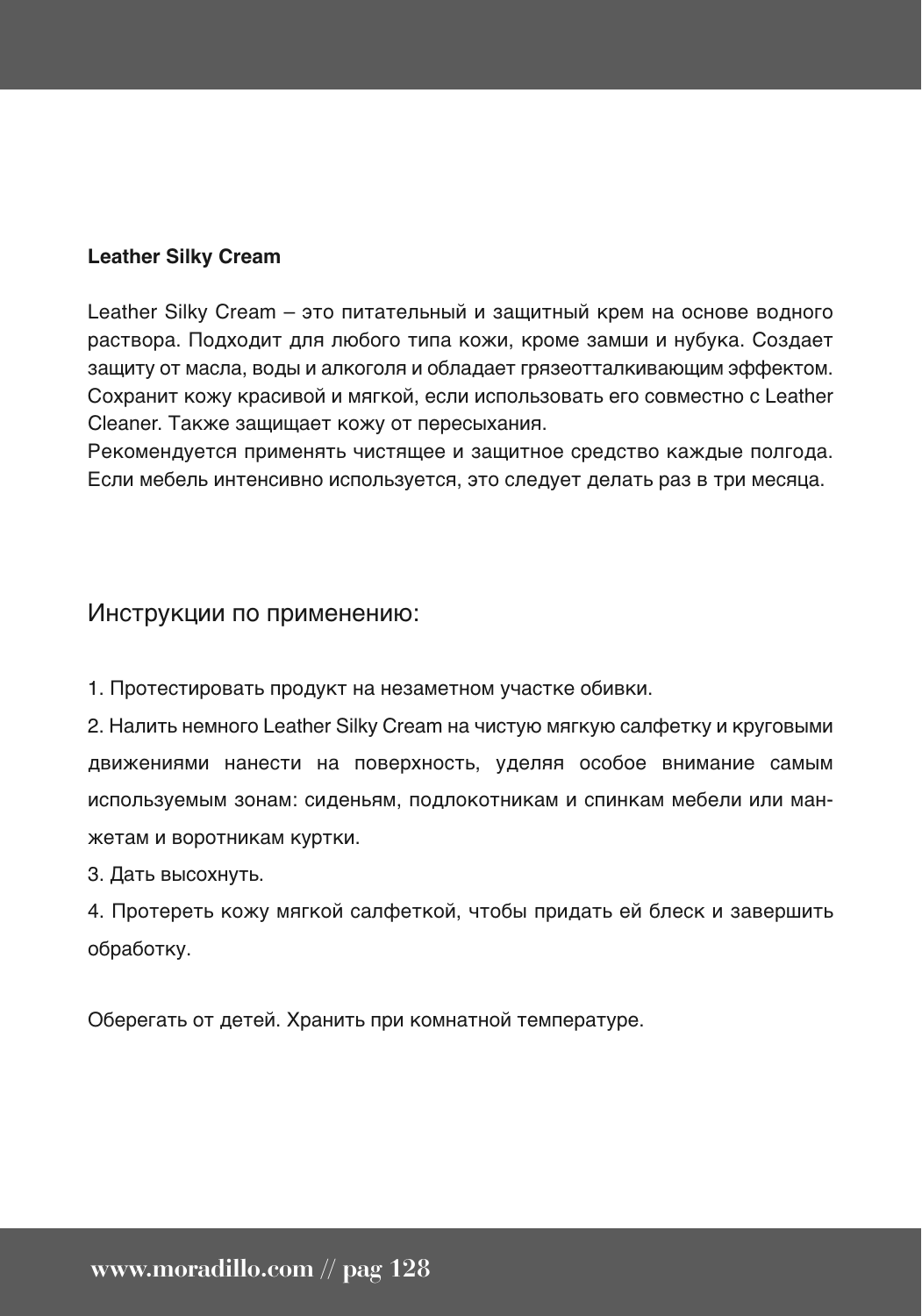# русский

#### **Erasink**

Erasink удаляет пятна от чернил и губной помады с кожи, прошедшей защитную обработку. Не подходит для замши и нубука. Инструкции по применению:

#### Инструкции по применению:

- 1. Протестировать продукт на незаметном участке обивки
- 2. Нанести Erasink на пятно при помощи мягкой салфетки и оставить на 2 минуты.
- 3. Осторожно потереть пятно до его исчезновения.
- 4. Смыв Erasink, вымыть диван при помощи Leather Cleaner.
- 5. Круговыми движениями при помощи мягкой салфетки нанести Leather Silky Cream.

Затем протереть чистой салфеткой, чтобы придать коже блеск.

Избегать попадания в глаза. Оберегать от детей.

Спрашивайте цену на сайте www.moradillo.com